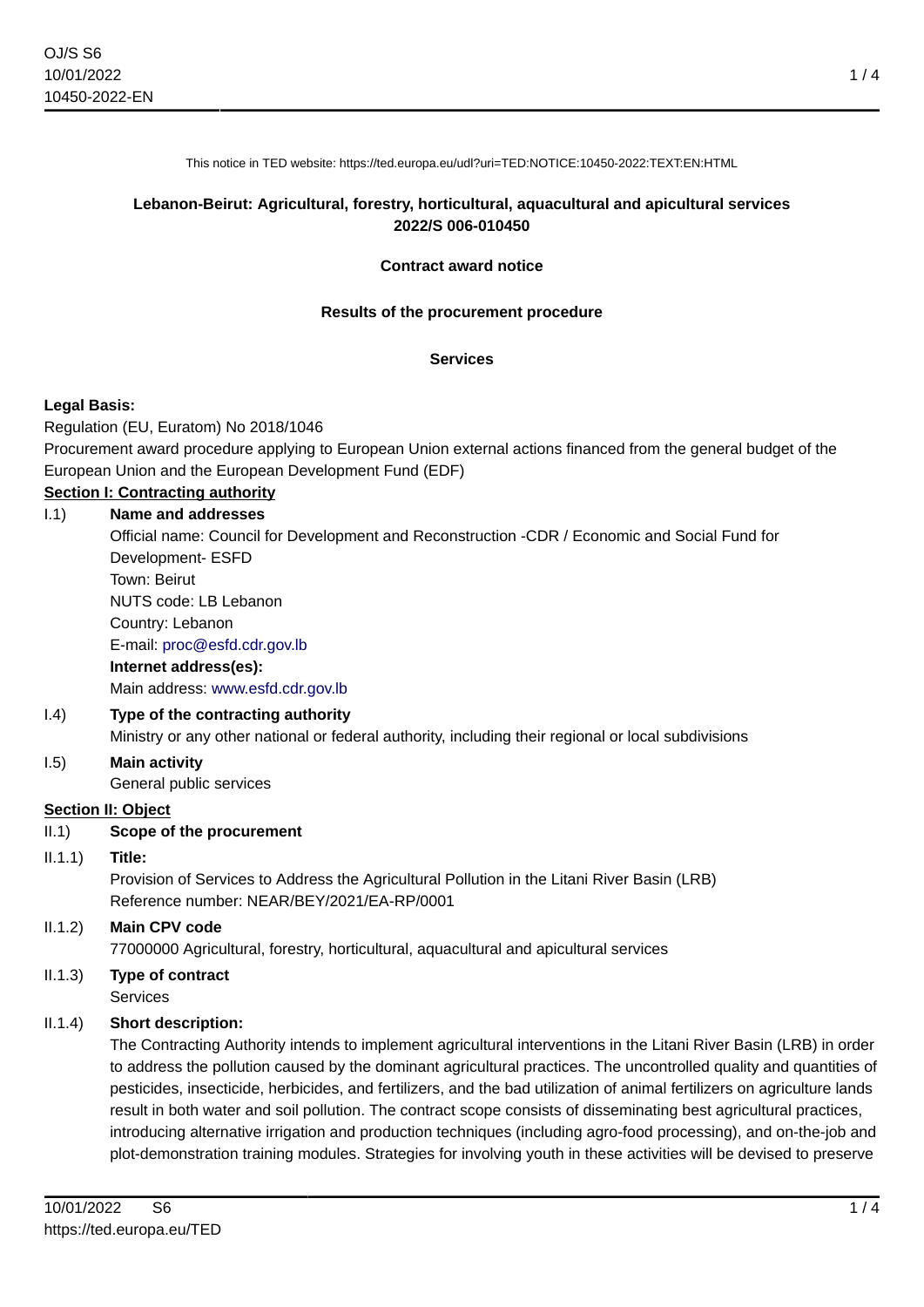the agricultural identity of the region and impact positively on social cohesion. Farmers and cooperatives will be supported to maintain their yields and to identify ways for scaling up and improving their production or reaching new markets.

#### II.1.6) **Information about lots**

This contract is divided into lots: no

- II.1.7) **Total value of the procurement (excluding VAT)** Value excluding VAT: 750 000.00 EUR
- II.2) **Description**
- II.2.2) **Additional CPV code(s)** 77000000 Agricultural, forestry, horticultural, aquacultural and apicultural services

#### II.2.3) **Place of performance** NUTS code: LB Lebanon

Main site or place of performance: Lebanon (Near and Middle East)

## II.2.4) **Description of the procurement:** Provision of Services to Address the Agricultural Pollution in the Litani River Basin (LRB)

# II.2.5) **Award criteria**

Quality criterion - Name: Technical score / Weighting: 80 Cost criterion - Name: Financial score / Weighting: 20

- II.2.11) **Information about options** Options: no
- II.2.13) **Information about European Union funds**

The procurement is related to a project and/or programme financed by European Union funds: yes Identification of the project:

Neighbourhood-ENI/2017/40299 - Local development programme along the Litani River Basin

#### II.2.14) **Additional information**

## **Section IV: Procedure**

- IV.1) **Description**
- IV.1.1) **Type of procedure** Restricted procedure

## IV.1.3) **Information about a framework agreement or a dynamic purchasing system**

IV.1.8) **Information about the Government Procurement Agreement (GPA)** The procurement is covered by the Government Procurement Agreement: no

## IV.2) **Administrative information**

- IV.2.1) **Previous publication concerning this procedure** Notice number in the OJ S: [2021/S 061-153389](https://ted.europa.eu/udl?uri=TED:NOTICE:153389-2021:TEXT:EN:HTML)
- IV.2.8) **Information about termination of dynamic purchasing system**
- IV.2.9) **Information about termination of call for competition in the form of a prior information notice**

#### **Section V: Award of contract**

**Contract No:** ENI/2021/ 428-211

#### **Title:**

Provision of Services to Address the Agricultural Pollution in the Litani River Basin (LRB)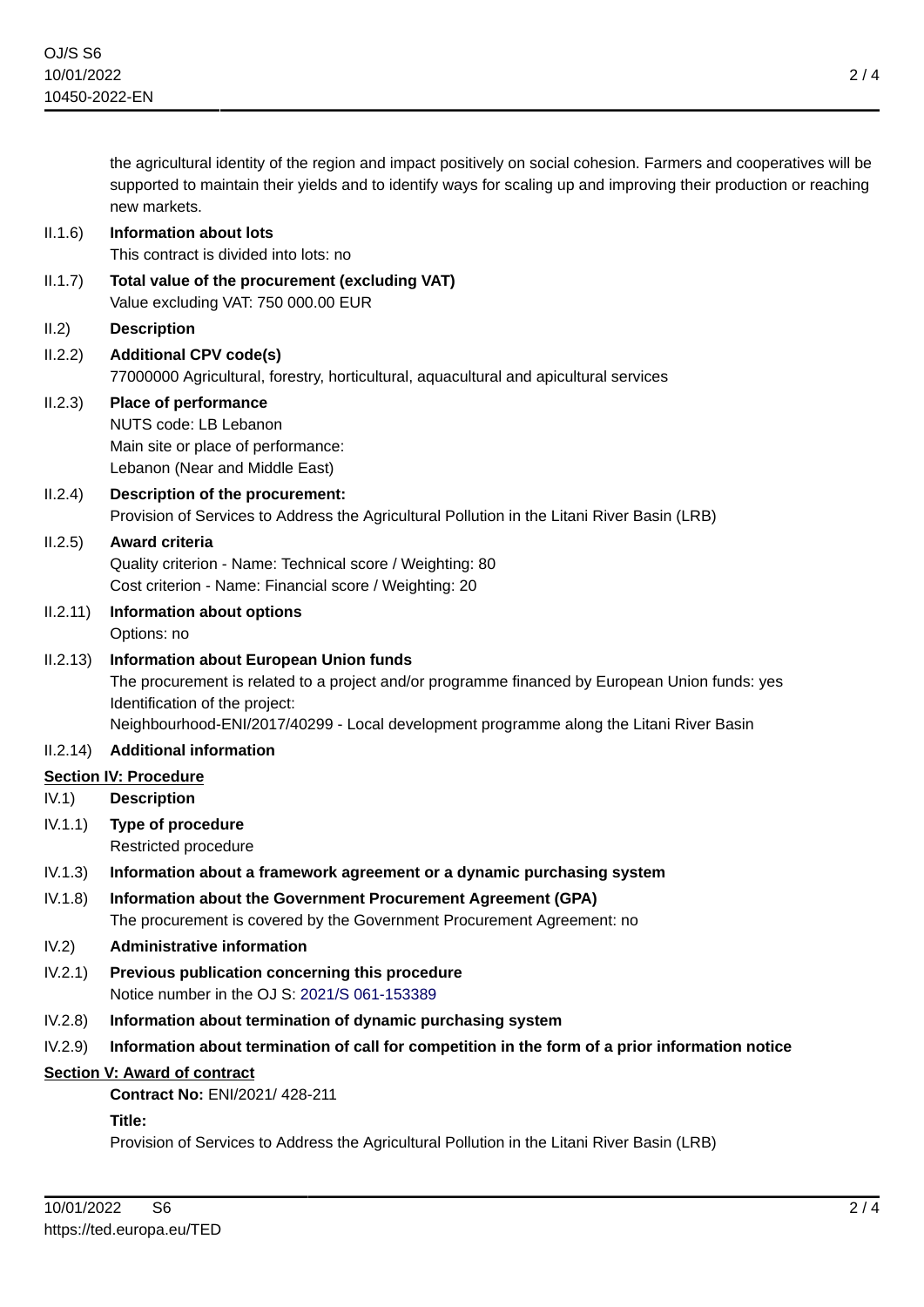3 / 4

A contract/lot is awarded: yes

#### V.2) **Award of contract**

- V.2.1) **Date of conclusion of the contract:** 29/11/2021
- V.2.2) **Information about tenders** Number of tenders received: 8 The contract has been awarded to a group of economic operators: yes

#### V.2.3) **Name and address of the contractor**

Official name: LANDELL MILLS INTERNATIONAL LIMITED National registration number: 148594 Postal address: The Old Station House, 15a Main Street, Blackrock, Co. Town: Dublin NUTS code: IE061 Dublin Postal code: A94T8P8 Country: Ireland Internet address: <www.landell-mills.com> The contractor is an SME: no

## V.2.3) **Name and address of the contractor**

Official name: AMERICAN UNIVERSITY OF BEIRUT Postal address: Hamra, Bliss Street Town: Beirut NUTS code: LB Lebanon Country: Lebanon Internet address: <www.aub.edu.lb> The contractor is an SME: no

## V.2.3) **Name and address of the contractor** Official name: DELPHY BV Postal address: Argo Business Park 5 , 6708 PV Town: Wageningen NUTS code: NL Nederland Country: Netherlands Internet address: <www.delphy.nl> The contractor is an SME: no

V.2.4) **Information on value of the contract/lot (excluding VAT)** Total value of the contract/lot: 749 214.00 EUR

## V.2.5) **Information about subcontracting**

#### **Section VI: Complementary information**

VI.3) **Additional information:**